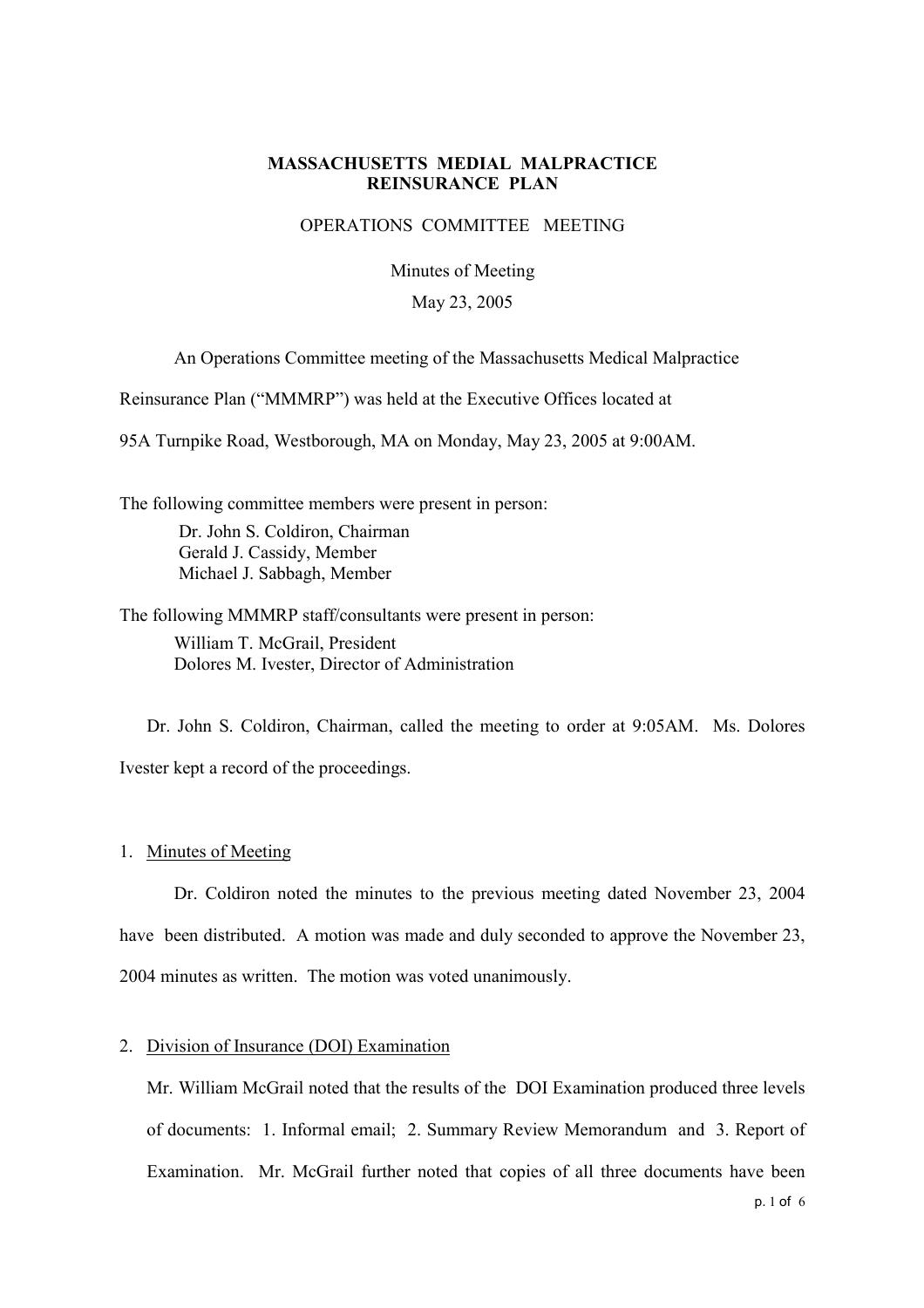previously distributed to the committee members. Mr. Michael Sabbagh questioned the scope of the Operations Committee. Mr. McGrail referred to the Plan of Operations which states that this committee is responsible to recommend the selection of the independent auditor for the annual audit. It is ultimately the Governing Committee who will vote to accept, modify and/or reject the DOI examination documents. Mr. McGrail would like the Operations Committee to accept the responsibility to review the examination documents and provide recommendation to the Governing Committee.

## Email Document

Ms. Ivester has sent replies for the two items on the email document: a) the Plan has received a signed copy of the Investment Policy from Madison Scottsdale and b) Mr. Robert Osborne was notified in writing to take greater diligence in preparing the Annual Statement. Mr. Sabbagh noted that this email document, although not part of the public record, will become part of the Plan's in-house DOI files.

#### Review of DOI Summary Review Memorandum

Mr. McGrail stated he has already had the opportunity to go over the memorandum and draft response with the examiners who indicated unofficially that this is an acceptable format for the response. The committee reviewed the memorandum as follows:

Investments - the examiners provided recommendations to several points in the preparation of Schedule D of the Annual Statement. Mr. Robert Osborne has been preparing the Annual Statement for the Plan since inception. Mr. Osborne's area of expertise is insurance accounting. No previous mention was made of these items either by the examiners in the previous state audit or by Ernst  $& Young$ . It does not invalidate any of the information which has appeared in previous Annual Statements; however, the additional information will be supplied from here forward. In December, Mr. Osborne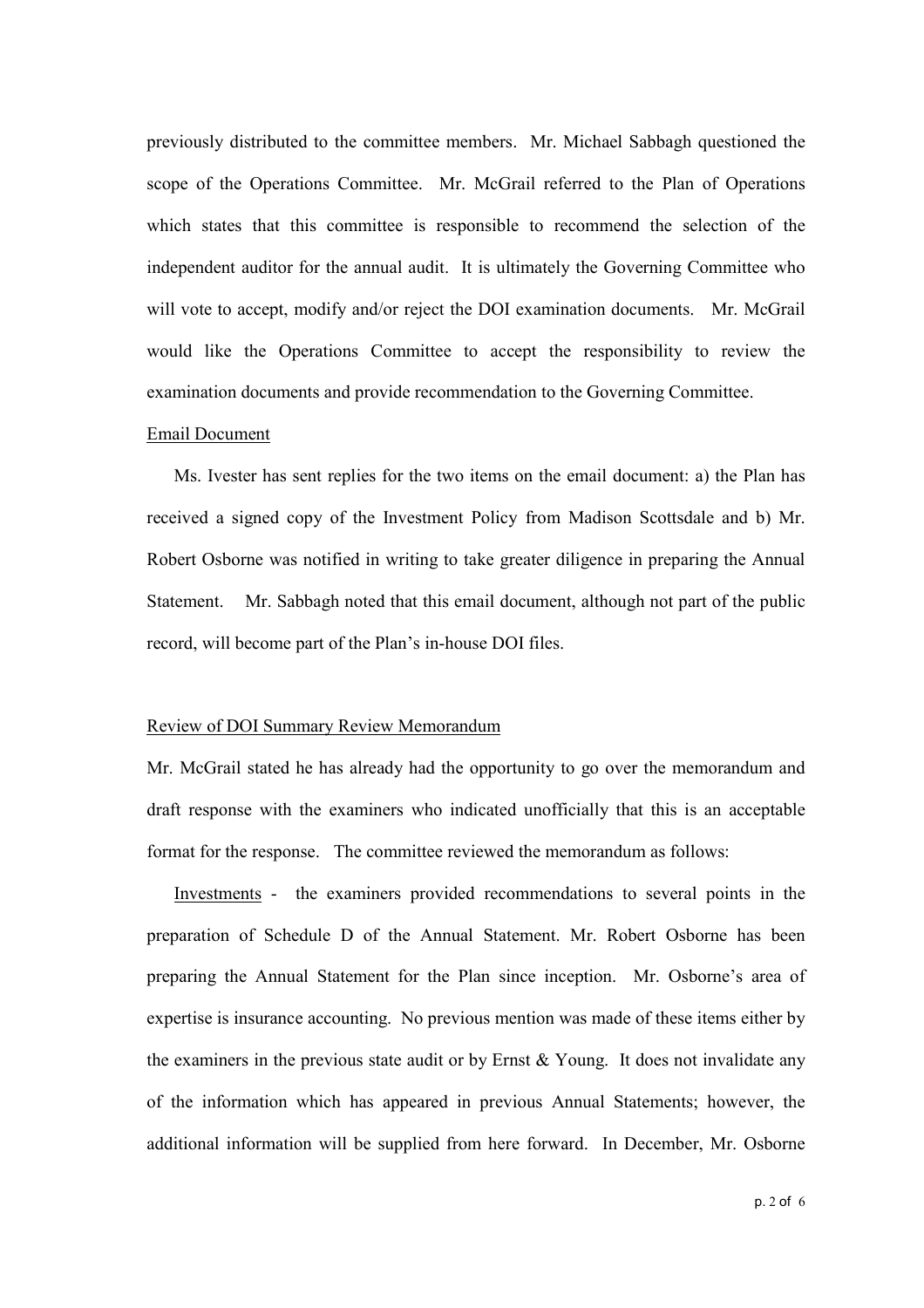was contracted as the Plan's consulting controller. However he indicated that previous commitments would prevent him from completing the Plan's first quarter financials. To complicate matters, Mr. Osborne informed Mr. McGrail of the sudden death of his office associate and his need to help the associate's family sort through business paperwork. Mr. Osborne will need to decide in the very near future whether he can continue to consult for the Plan beyond the second quarter financials. Mr. McGrail suggests that the Plan continue to have Mr. Osborne complete the Annual Statement as there appear to be few professionals who do that work. Mr. McGrail has had discussions with Mr. John Tympanick, now president of LLJUA, regarding sharing an employee. Mr. McGrail will present this topic to the Governing Committee at the June 17 meeting.

Mr. McGrail will notify the Investment and Governing Committees that their minutes always reflect the approval of all transactions in the Madison Scottsdale quarterly report. The Plan currently receives statements from both Madison Scottsdale and Ameritrade. The transactions on these two statements will be reconciled.

Premiums – On its quarterly financials, the Plan will now calculate unearned premiums monthly using policy effective date.

Cash - At the time of the examination, two internal account names still reflected a former banking institution (State Street) rather than the current Clinton Savings. This has already been corrected and there are no other account names that are inaccurate. The Plan will create a procedure to handle unclaimed property to be in compliance with Chapter 200A.

Corporate Records – The Plan will establish a records retention program coordinated with a disaster recovery plan. Electronic files are currently backed up daily by an outside service. A duplicate computer system will be set up off site to which the electronic records can be downloaded in the event of a disaster.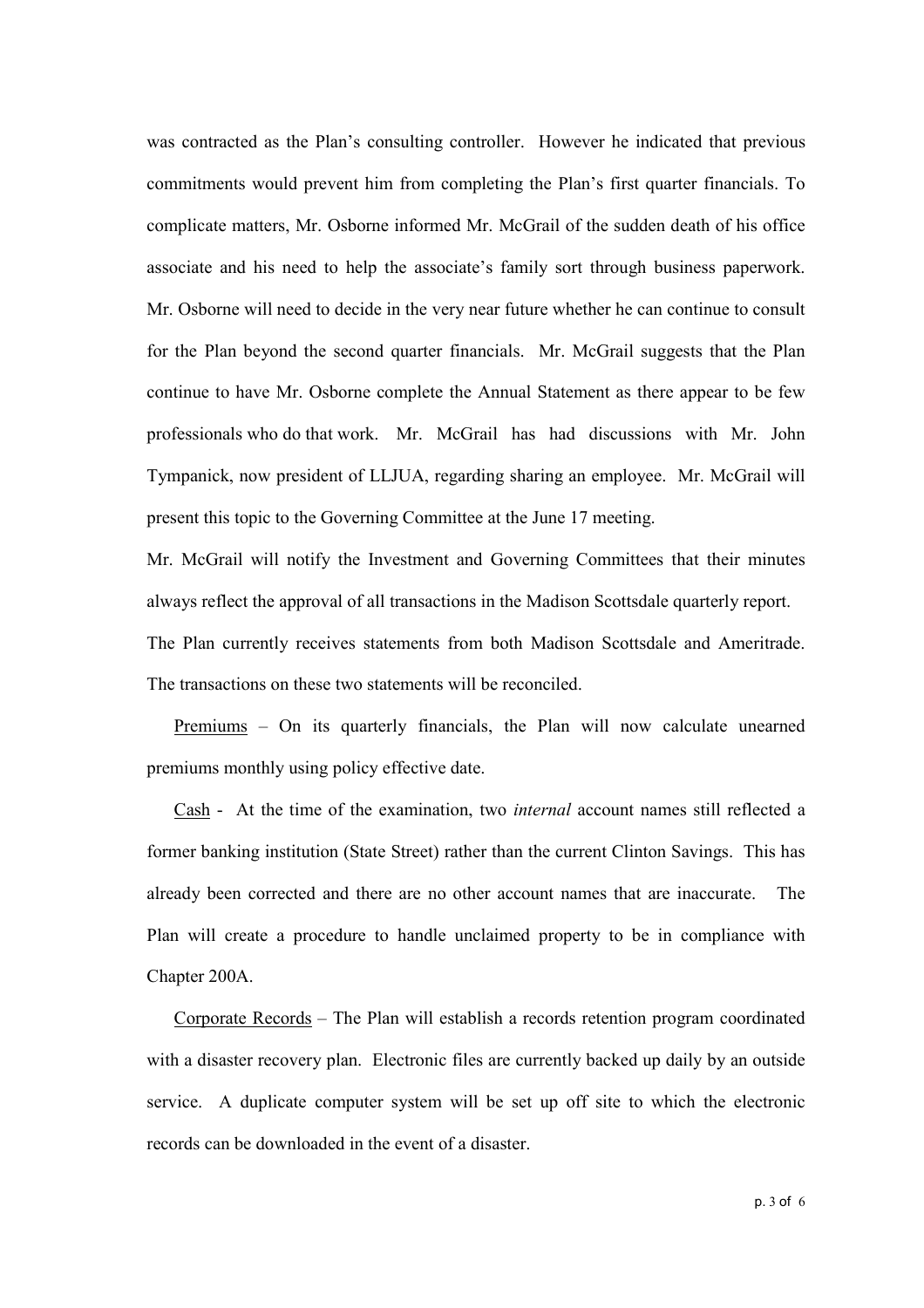Early on in the Plan, the Governing Committee shifted all personnel issues including salary to the Operations Committee. The Operations Committee discusses and decides on chairman salary and benefits. The Plan will be more diligent in recording the resulting salary revisions and notifying the Governing Committee.

Governing and sub-committee minutes will be signed when voted. The Plan will be more diligent in filing and recording all committee minutes.

The Governing Committee approves the Plan's annual budget which reflects all significant activities and fees.

Claims - the issue of reflecting closing of claims reverts back to the ceding company providing the Plan timely information. With the addition of Ms. Ivester to the Plan's staff in 2004, claims are being watched more closely and records maintained more accurately. Specific claim contacts at the member companies have been established and claim information is reconciled quarterly.

A motion was made and duly seconded to approve the draft reply to the Summary Review Memorandum dated May 23, 2005 as presented to the committee. The motion was voted unanimously.

The Operations Committee meeting resumed at 10:15 following a 5-minute recess.

#### Review of DOI Report of Examination

Committee members have received copies of the report and cover letter that also includes instructions for issuance of the report.

It was first discussed that the Plan holds its annual meeting on the first Thursday in May of each year which is documented in the Plan of Operations. With proper notice, this date can be changed and this year's annual meeting will be held Thursday June 9, 2005.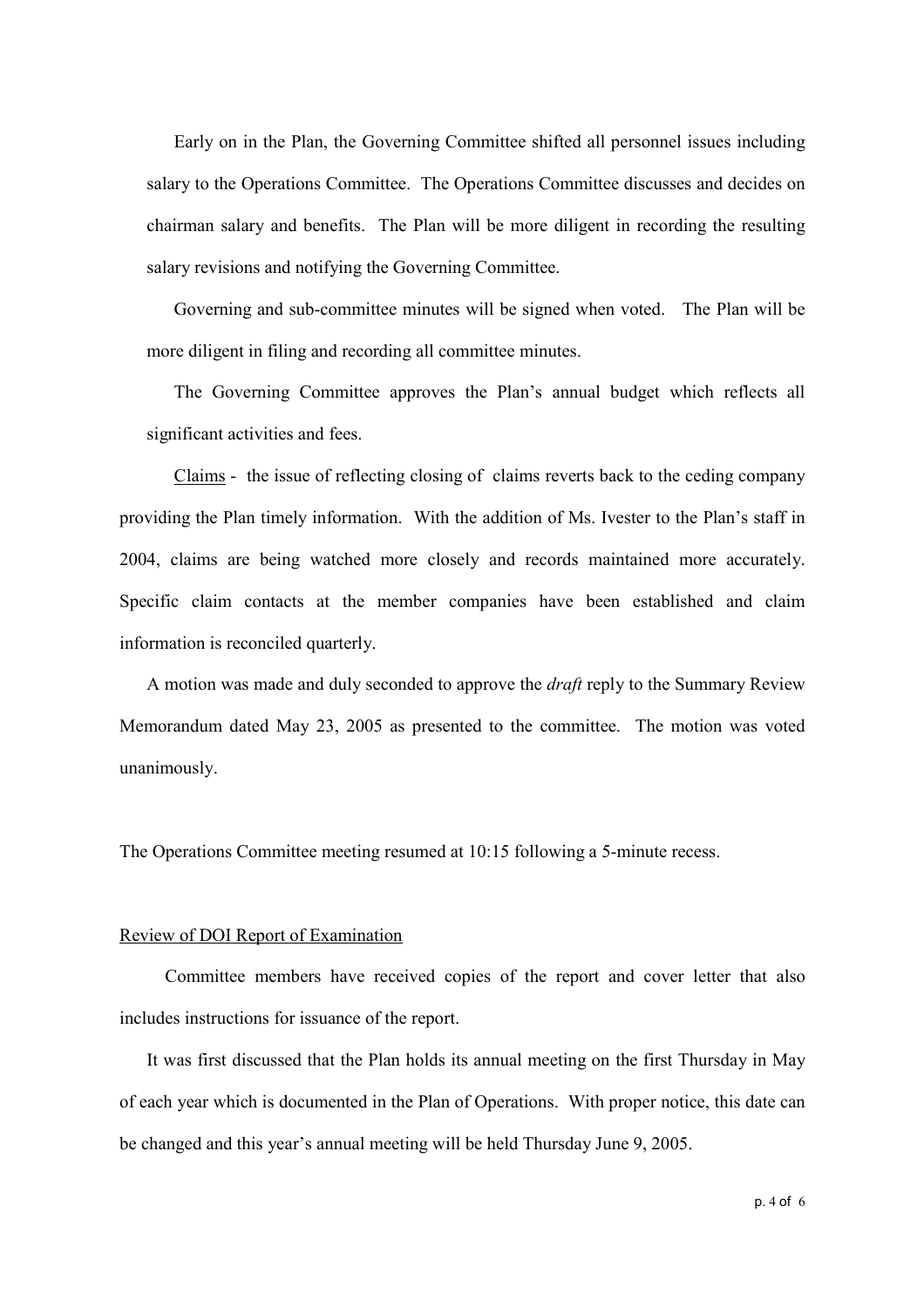A Conflict of Interest policy will be established and include annual disclosures by governing committee and sub-committee members. Mr. McGrail targets the September governing committee meeting to establish this policy and would like to arrange a presentation to the members to formally define conflict of interest. This committee is in agreement to this approach.

Only the original service contract/lease with LLJUA from March 1996 had ever been established which included a 90 day termination clause by either party. A current service contract will be drafted by LLJUA and implemented.

Employee Dishonesty insurance coverage will be increased to \$300,000 to meet current NAIC guidelines. Fidelity coverage is not currently in place for the Plan, but will be established.

The financial statement pages were briefly reviewed as well as the notes page.

### Comments and Recommendations

The Plan will establish a custodial agreement with an agent or clearing corporation for its securities rather than continue using the broker Ameritrade. Mr. McGrail will make custodian recommendations to the Investment Committee.

Conflict of Interest policy, lease agreement and insurance coverage will be addressed as outlined above in previous discussions.

#### Next Meeting

Mr. McGrail would like the Operations Committee to meet within a month to discuss the whole idea of audit, audit committee and selecting the auditor. Since the Plan has only employed Ernst & Young since inception for its annual audit, Mr. McGrail suggests that the Operations Committee may want to consider accepting proposals for future audits. In further discussion, it was decided to hold the next Operations Committee meeting in the afternoon of June 9 at the International Conference Center.